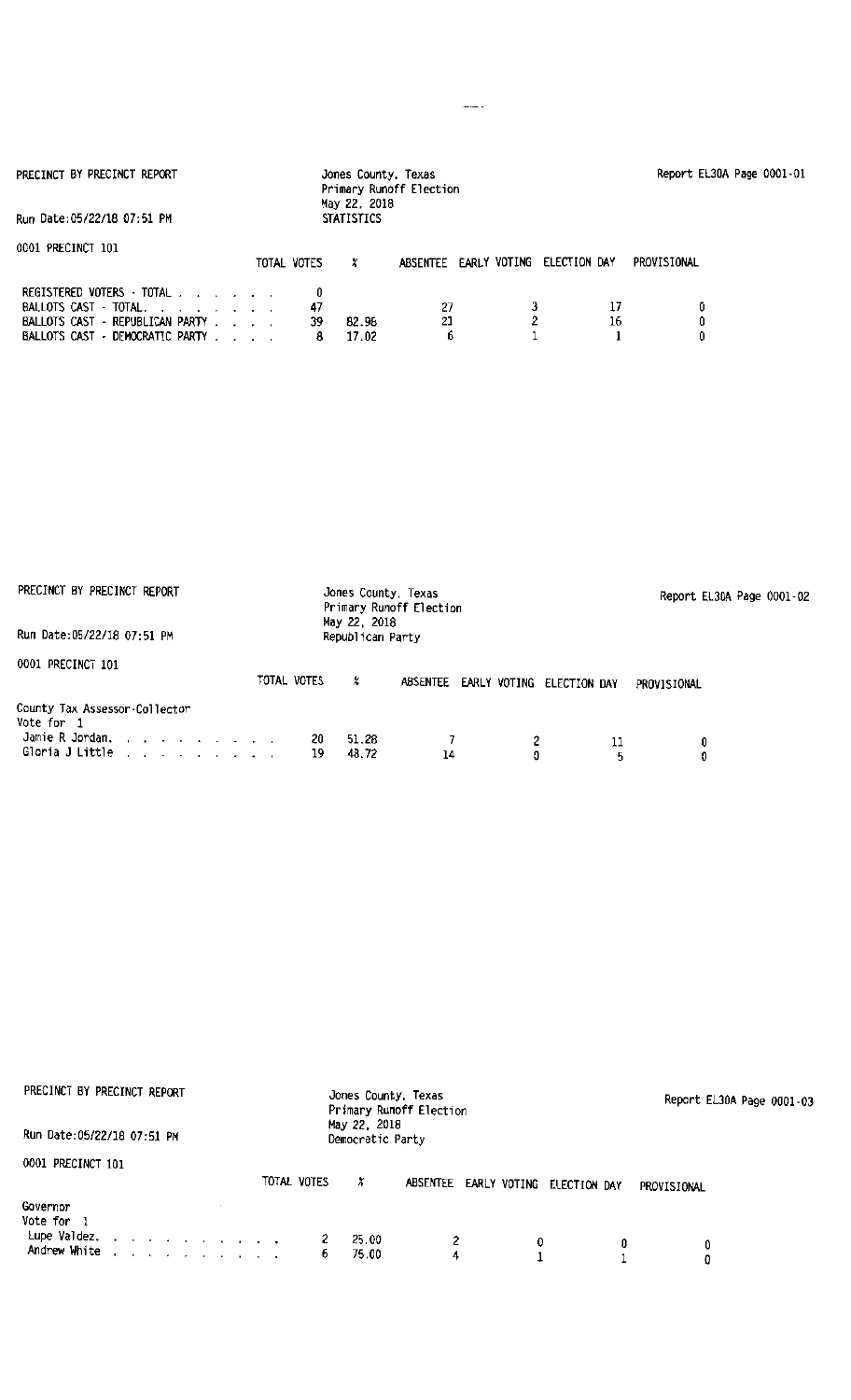| PRECINCT BY PRECINCT REPORT                                                                                            |  |             | Jones County, Texas<br>May 22, 2018 | Primary Runoff Election |              |              |             | Report EL30A Page 0002-01 |
|------------------------------------------------------------------------------------------------------------------------|--|-------------|-------------------------------------|-------------------------|--------------|--------------|-------------|---------------------------|
| Run Date:05/22/18 07:51 PM                                                                                             |  |             | <b>STATISTICS</b>                   |                         |              |              |             |                           |
| 0002 PRECINCT 102                                                                                                      |  | TOTAL VOTES | x                                   | ABSENTEE                | EARLY VOTING | ELECTION DAY | PROVISIONAL |                           |
| REGISTERED VOTERS - TOTAL<br>BALLOTS CAST TOTAL.<br>BALLOTS CAST - REPUBLICAN PARTY<br>BALLOTS CAST - DEMOCRATIC PARTY |  | 13<br>6     | 53.85<br>46.15                      | 8<br>3                  |              |              | 0<br>0<br>0 |                           |

| PRECINCT BY PRECINCT REPORT                                                       | Jones County, Texas<br>Primary Runoff Election<br>May 22, 2018 |                  |   |                           |             | Report EL30A Page 0002-02 |  |
|-----------------------------------------------------------------------------------|----------------------------------------------------------------|------------------|---|---------------------------|-------------|---------------------------|--|
| Run Date: 05/22/18 07:51 PM                                                       |                                                                | Republican Party |   |                           |             |                           |  |
| 0002 PRECINCT 102                                                                 | TOTAL VOTES                                                    | ABSENTEE<br>x    |   | EARLY VOTING ELECTION DAY | PROVISIONAL |                           |  |
| County Tax Assessor-Collector<br>Vote for 1<br>Jamie R Jordan.<br>Gloria J Little | 5.<br>2                                                        | 71.43<br>28.57   | 2 |                           | 0           | 0<br>0                    |  |

 $\sim 10^{-10}$ 

 $\ldots$  .

| PRECINCT BY PRECINCT REPORT                                                               | Jones County, Texas<br>Primary Runoff Election<br>May 22, 2018 | Report EL30A Page 0002-03             |             |
|-------------------------------------------------------------------------------------------|----------------------------------------------------------------|---------------------------------------|-------------|
| Run Date:05/22/18 07:51 PM                                                                | Democratic Party                                               |                                       |             |
| 0002 PRECINCT 102                                                                         | TOTAL VOTES<br>x                                               | ABSENTEE EARLY VOTING<br>ELECTION DAY | PROVISIONAL |
| Governor<br>Vote for 1<br>Lupe Valdez.<br>Andrew White<br>and a strain and a strain and a | 66.67<br>4<br>33.33                                            | 3<br>0.<br>հ<br>٥                     | 0<br>0      |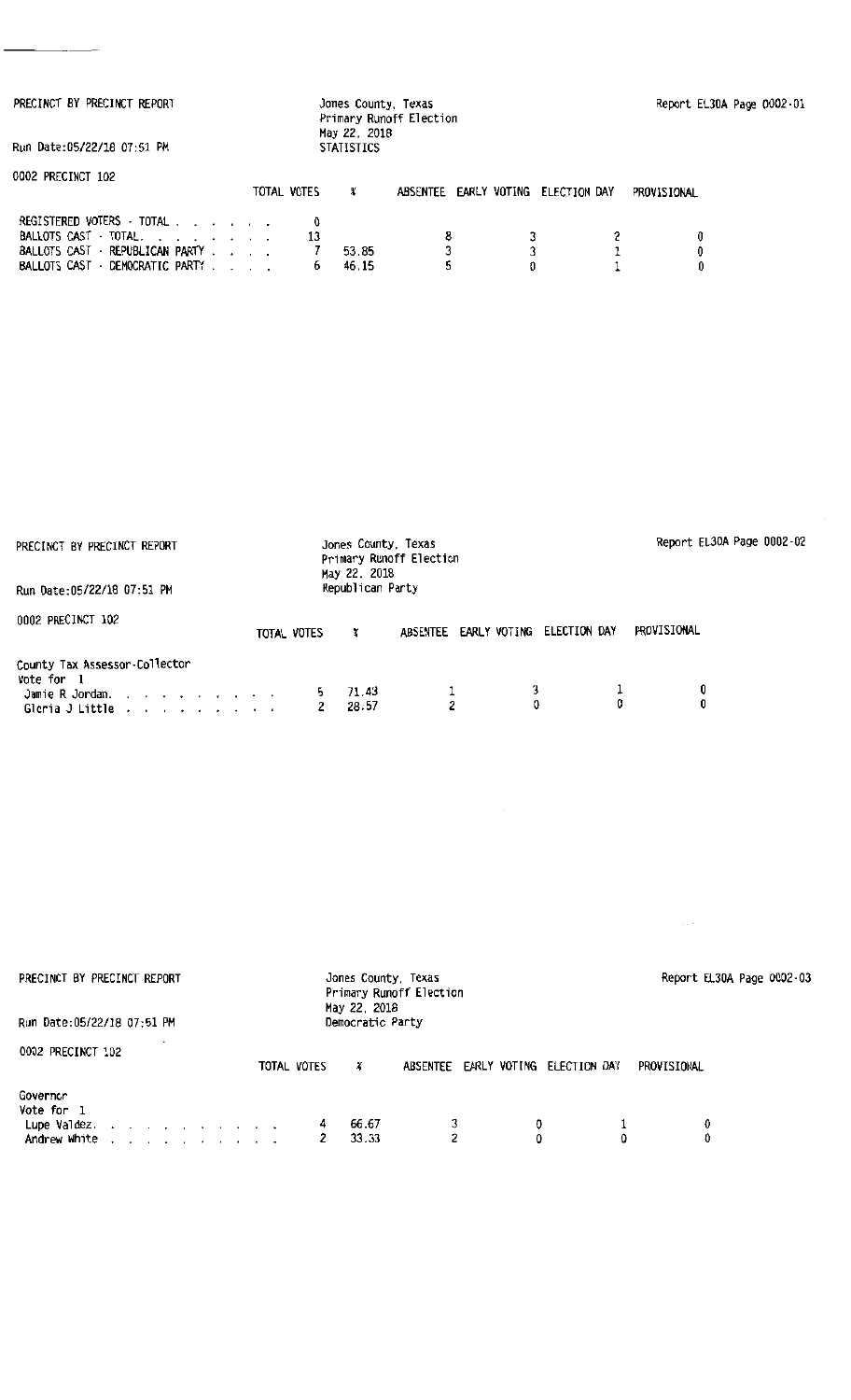PRECINCT BY PRECINCT REPORT

Run Oate:05/22118 07;51 PM

| 0003 PRECINCT 103                                                      |             |               |                                    |    |             |  |
|------------------------------------------------------------------------|-------------|---------------|------------------------------------|----|-------------|--|
|                                                                        | TOTAL VOTES |               | ABSENTEE EARLY VOTING ELECTION DAY |    | PROVISIONAL |  |
| REGISTERED VOTERS - TOTAL<br>BALLOTS CAST $\cdot$ TOTAL, , , , , , , , |             | 42            |                                    |    | 20          |  |
|                                                                        |             |               |                                    |    |             |  |
| BALLOTS CAST - REPUBLICAN PARTY                                        |             | 83.33<br>-35. | ь.                                 | 14 | 16          |  |
| BALLOTS CAST - DEMOCRATIC PARTY                                        |             | 16.67         |                                    |    |             |  |

May 22, 2018 STATISTICS

Jones County, Texas Primary Runoff Election Report EL30A Page 0003 · 01

| PRECINCT BY PRECINCT REPORT                                                                                | Jones County, Texas<br>Primary Runoff Election<br>May 22, 2018 |                          |              | Report EL30A Page 0003-02 |
|------------------------------------------------------------------------------------------------------------|----------------------------------------------------------------|--------------------------|--------------|---------------------------|
| Run Date:05/22/18 07:51 PM                                                                                 | Republican Party                                               |                          |              |                           |
| 0003 PRECINCT 103                                                                                          | TOTAL VOTES<br>X.                                              | EARLY VOTING<br>ABSENTEE | ELECTION DAY | PROVISIONAL               |
| County Tax Assessor-Collector<br>Vote for 1                                                                |                                                                |                          |              |                           |
| Jamie R Jordan. $\ldots$ $\ldots$ $\ldots$ $\ldots$<br>Gloria J Little $\ldots$ $\ldots$ $\ldots$ $\ldots$ | 40.00<br>14<br>60.00<br>21                                     | o.                       | 6<br>11<br>8 | Û<br>0                    |

| PRECINCT BY PRECINCT REPORT                                                                                                                                                                                                                                                              | Jones County, Texas<br>Primary Runoff Election               | Report EL30A Page 0003-03 |
|------------------------------------------------------------------------------------------------------------------------------------------------------------------------------------------------------------------------------------------------------------------------------------------|--------------------------------------------------------------|---------------------------|
| Run Date: 05/22/18 07:51 PM                                                                                                                                                                                                                                                              | May 22, 2018<br>Democratic Party                             |                           |
| 0003 PRECINCT 103                                                                                                                                                                                                                                                                        | TOTAL VOTES<br>x<br>ABSENTEE<br>EARLY VOTING<br>ELECTION DAY | PROVISIONAL               |
| Governor<br>Vote for 1<br>Lupe Valdez.<br>Andrew White<br>and the contract of the contract of the contract of the contract of the contract of the contract of the contract of the contract of the contract of the contract of the contract of the contract of the contract of the contra | 50.00<br>O<br>50.00<br>ヮ<br>0                                | 0<br>0                    |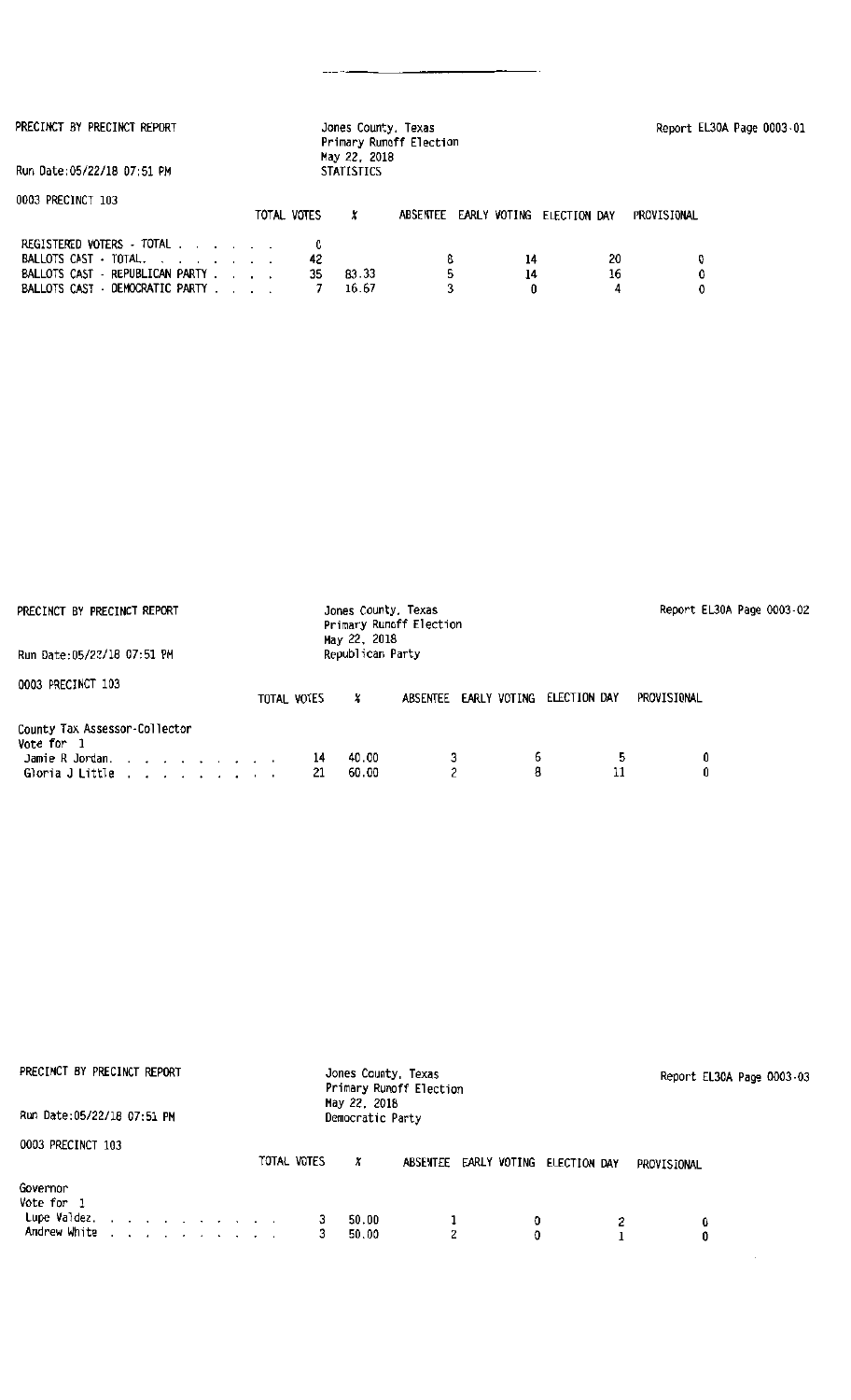|  |  | PRECINCT BY PRECINCT REPORT |  |
|--|--|-----------------------------|--|
|--|--|-----------------------------|--|

Report El30A Page 0004·01

Run Oate:05/22/18 07:51 PM

| 0004 PRECINCT 201                                                                                                        | TOTAL VOTES |                | ABSENTEE EARLY VOTING ELECTION DAY |   |          | PROVISIONAL |
|--------------------------------------------------------------------------------------------------------------------------|-------------|----------------|------------------------------------|---|----------|-------------|
| REGISTERED VOTERS - TOTAL<br>BALLOTS CAST - TOTAL.<br>BALLOTS CAST - REPUBLICAN PARTY<br>BALLOTS CAST - DEMOCRATIC PARTY | 106<br>95   | 89.62<br>10.38 | 33<br>25                           | 6 | 67<br>64 |             |

| PRECINCT BY PRECINCT REPORT                                                                                                                |                  | Jones County, Texas<br>Primary Runoff Election<br>May 22, 2018<br>Republican Party |              | Report EL30A Page 0004-02 |
|--------------------------------------------------------------------------------------------------------------------------------------------|------------------|------------------------------------------------------------------------------------|--------------|---------------------------|
| Run Date:05/22/18 07:51 PM                                                                                                                 |                  |                                                                                    |              |                           |
| 0004 PRECINCT 201                                                                                                                          | TOTAL VOTES<br>x | ABSENTEE EARLY VOTING                                                              | ELECTION DAY | PROVISIONAL               |
| County Tax Assessor.Collector<br>Vote for 1<br>Jamie R Jordan. $\cdot \cdot \cdot \cdot$<br>Gloria J Little $\ldots$ , $\ldots$ , $\ldots$ | 35<br>60         | 36.84<br>17<br>8<br>63.16                                                          | 16<br>48     | 0.                        |

| PRECINCT BY PRECINCT REPORT<br>Run Date:05/22/18 07:51 PM                                                                               | Jones County, Texas<br>Primary Runoff Election<br>May 22, 2018<br>Democratic Party |                          |                             | Report EL30A Page 0004-03 |
|-----------------------------------------------------------------------------------------------------------------------------------------|------------------------------------------------------------------------------------|--------------------------|-----------------------------|---------------------------|
| 0004 PRECINCT 201                                                                                                                       | TOTAL VOTES<br>Х                                                                   | EARLY VOTING<br>ABSENTEE | PROVISIONAL<br>ELECTION DAY |                           |
| Governor<br>Vote for 1<br>Lupe Valdez, $\ldots$ , $\ldots$ , $\ldots$ , $\ldots$<br>and a series of the contract of the<br>Andrew White | 36.36<br>4<br>63.64                                                                | 2<br>0<br>6<br>0         | 0                           |                           |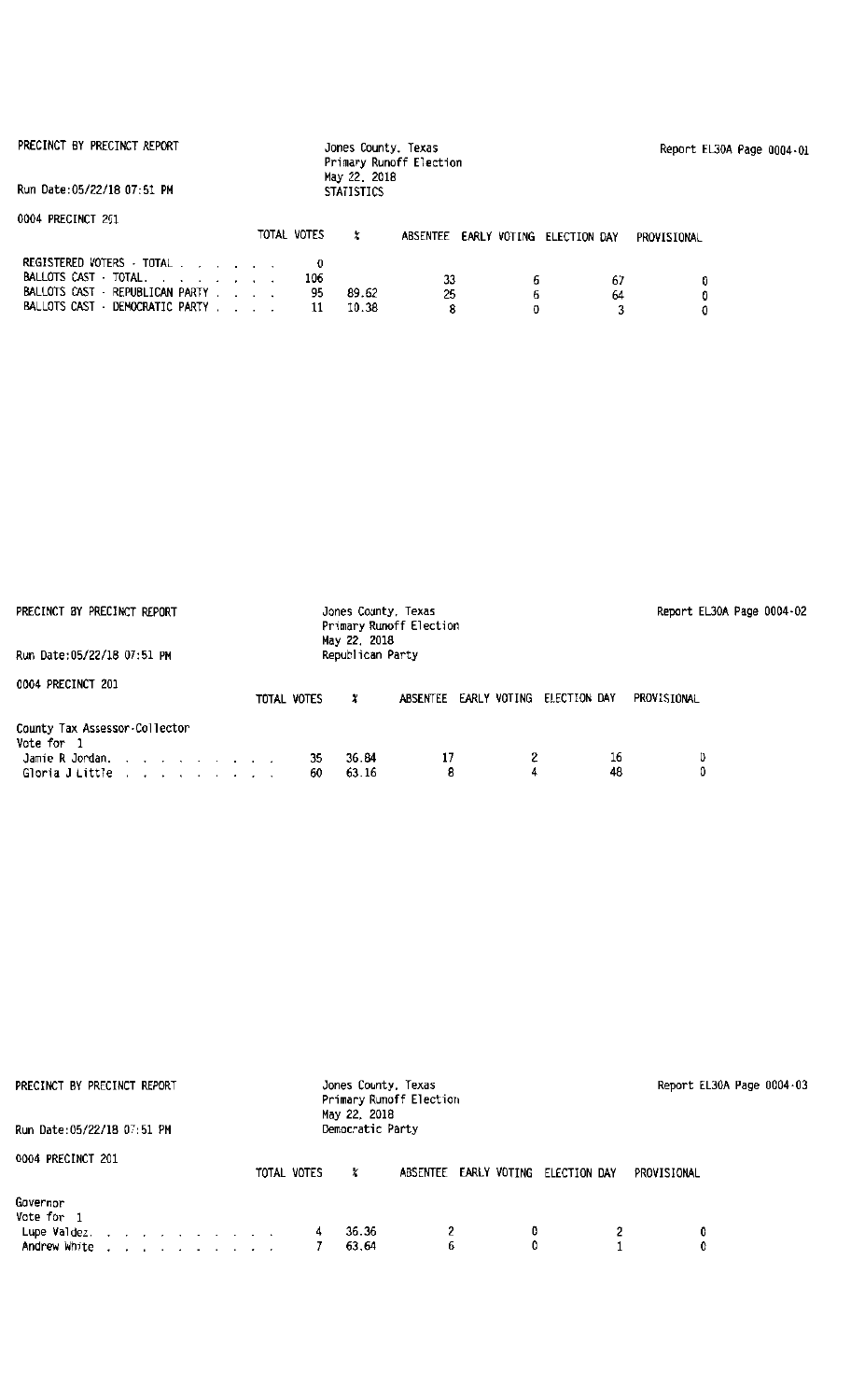2 1 1 1 1 0 1 1 0

4

3 75.00 1 25.00

BALLOTS CAST · DEMOCRATIC PARTY

| PRECINCT BY PRECINCT REPORT                                                                                           | Jones County, Texas<br>Primary Runoff Election<br>May 22, 2018 |                           | Report EL30A Page 0005-02 |
|-----------------------------------------------------------------------------------------------------------------------|----------------------------------------------------------------|---------------------------|---------------------------|
| Run Date: 05/22/18 07:51 PM                                                                                           | Republican Party                                               |                           |                           |
| 0005 PRECINCT 202                                                                                                     | TOTAL VOTES<br>ABSENTEE<br>χ                                   | EARLY VOTING ELECTION DAY | PROVISIONAL               |
| County Tax Assessor-Collector<br>Vote for 1<br>Jamie R Jordan.<br>Gloria J Little $\ldots$ $\ldots$ $\ldots$ $\ldots$ | 100.00<br>0                                                    | 0                         | 0<br>0<br>0               |

| PRECINCT BY PRECINCT REPORT<br>Run Date:05/22/18 07:51 PM                                                                                                                                                                                                                                | Jones County, Texas<br>Primary Runoff Election<br>May 22, 2018<br>Democratic Party | Report EL30A Page 0005-03 |
|------------------------------------------------------------------------------------------------------------------------------------------------------------------------------------------------------------------------------------------------------------------------------------------|------------------------------------------------------------------------------------|---------------------------|
| 0005 PRECINCT 202                                                                                                                                                                                                                                                                        | ABSENTEE EARLY VOTING ELECTION DAY<br>TOTAL VOTES<br>x                             | PROVISIONAL               |
| Governor<br>Vote for 1<br>Lupe Valdez.<br>and the contract of the contract of the contract of the contract of the contract of the contract of the contract of the contract of the contract of the contract of the contract of the contract of the contract of the contra<br>Andrew White | 100.00<br>0<br>0<br>0                                                              | 0<br>0<br>o               |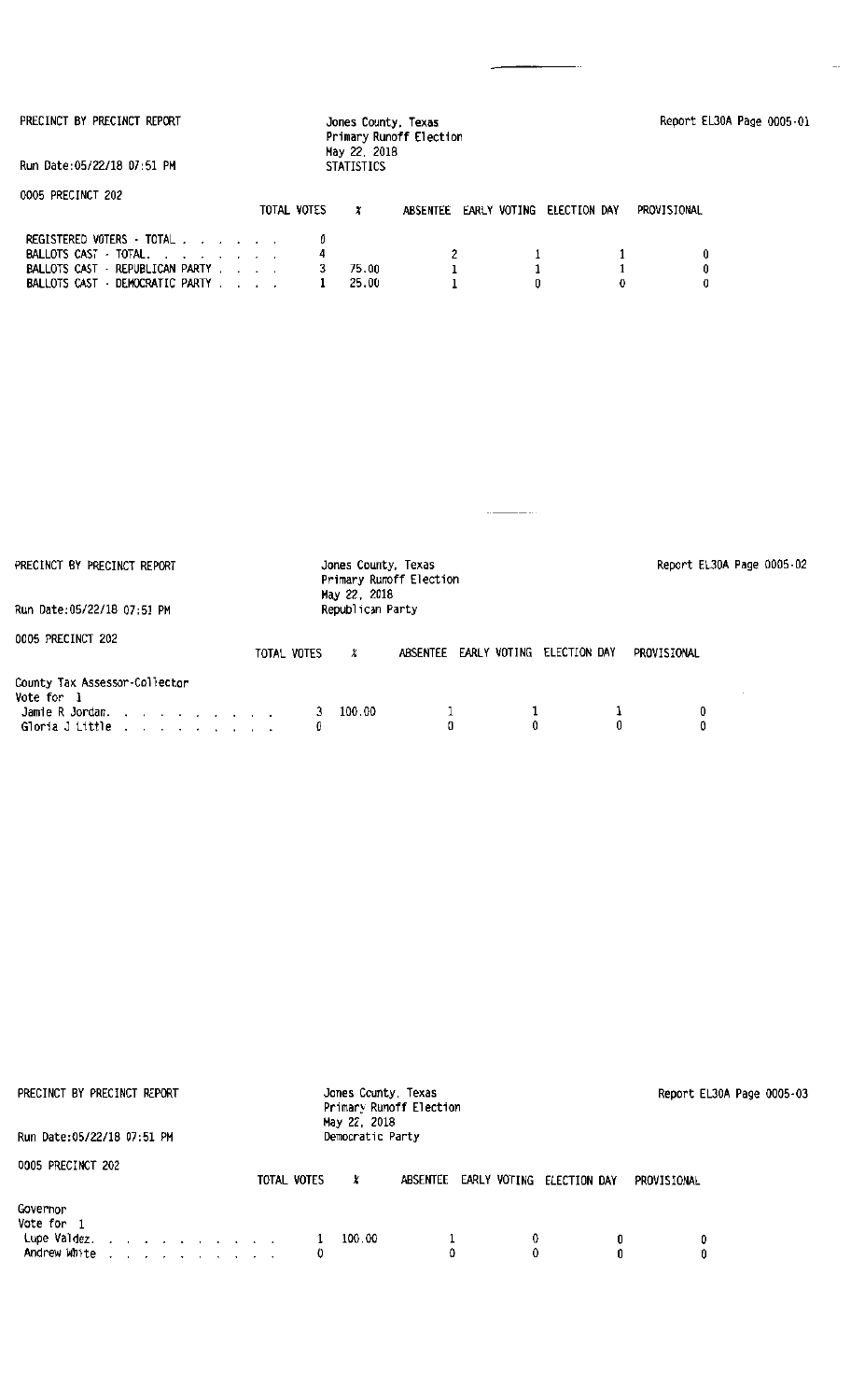| PRECINCT BY PRECINCT REPORT                                                                                              |             | Jones County, Texas<br>Primary Runoff Election<br>May 22, 2018 |          |                           |             | Report EL30A Page 0006-01 |
|--------------------------------------------------------------------------------------------------------------------------|-------------|----------------------------------------------------------------|----------|---------------------------|-------------|---------------------------|
| Run Date:05/22/18 07:51 PM                                                                                               |             | <b>STATISTICS</b>                                              |          |                           |             |                           |
| 0006 PRECINCT 203                                                                                                        | TOTAL VOTES | x                                                              | ABSENTEE | EARLY VOTING ELECTION DAY | PROVISIONAL |                           |
| REGISTERED VOTERS - TOTAL<br>BALLOTS CAST - TOTAL.<br>BALLOTS CAST - REPUBLICAN PARTY<br>BALLOTS CAST - DEMOCRATIC PARTY | 23<br>22    | 95.65<br>4.35                                                  |          | 13<br>13                  | 0           |                           |

| PRECINCT BY PRECINCT REPORT<br>Run Date:05/22/18 07:51 PM                         | Jones County, Texas<br>Primary Runoff Election<br>May 22, 2018<br>Republican Party |                          |              | Report EL30A Page 0006-02 |
|-----------------------------------------------------------------------------------|------------------------------------------------------------------------------------|--------------------------|--------------|---------------------------|
| 0006 PRECINCT 203                                                                 | TOTAL VOTES<br>x                                                                   | EARLY VOTING<br>ABSENTEE | ELECTION DAY | PROVISIONAL               |
| County Tax Assessor-Collector<br>Vote for 1<br>Jamie R Jordan.<br>Gloria J Little | 68.18<br>15<br>31.82                                                               | 3<br>5.                  | 6            | 0<br>0                    |

| PRECINCT BY PRECINCT REPORT                                                                                                                                                                                                                                                              | Jones County, Texas<br>May 22, 2018 | Primary Runoff Election  |                  | Report EL30A Page 0006-03 |
|------------------------------------------------------------------------------------------------------------------------------------------------------------------------------------------------------------------------------------------------------------------------------------------|-------------------------------------|--------------------------|------------------|---------------------------|
| Run Date: 05/22/18 07:51 PM                                                                                                                                                                                                                                                              | Democratic Party                    |                          |                  |                           |
| 0006 PRECINCT 203                                                                                                                                                                                                                                                                        | TOTAL VOTES<br>x                    | EARLY VOTING<br>ABSENTEE | ELECTION DAY     | PROVISIONAL               |
| Governor<br>Vote for 1<br>Eupe Valdez.<br>and a series of the series of the series of the series of the series of the series of the series of the series of the series of the series of the series of the series of the series of the series of the series of the series<br>Andrew White | 0<br>100.00                         | 0                        | 0<br>0<br>0<br>O | 0                         |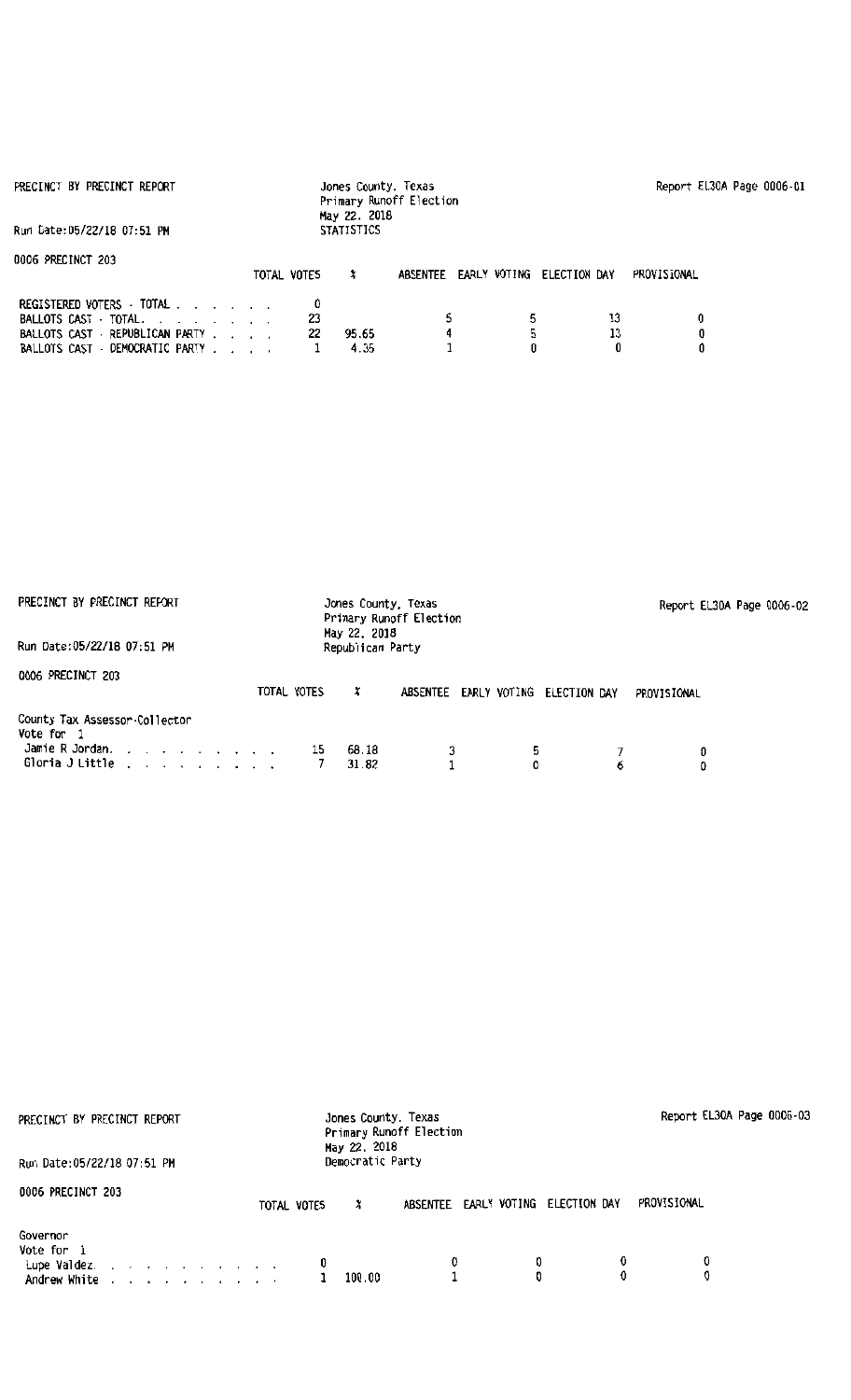|  |  | PRECINCT BY PRECINCT REPORT |  |  |
|--|--|-----------------------------|--|--|
|--|--|-----------------------------|--|--|

Run Oate:OS/22/18 07:51 PH

| 0007 PRECINCT 301                                                                                                        | TOTAL VOTES |                | ABSENTEE EARLY VOTING ELECTION DAY | PROVISIONAL |
|--------------------------------------------------------------------------------------------------------------------------|-------------|----------------|------------------------------------|-------------|
| REGISTERED VOTERS - TOTAL<br>BALLOTS CAST - TOTAL.<br>BALLOTS CAST - REPUBLICAN PARTY<br>BALLOTS CAST - DEMOCRATIC PARTY |             | 86.67<br>13.33 |                                    |             |

| PRECINCT BY PRECINCT REPORT<br>Run Date:05/22/18 07:51 PM                                                             | Jones County, Texas<br>May 22, 2018<br>Republican Party | Primary Runoff Election               |             | Report EL30A Page 0007-02 |
|-----------------------------------------------------------------------------------------------------------------------|---------------------------------------------------------|---------------------------------------|-------------|---------------------------|
|                                                                                                                       |                                                         |                                       |             |                           |
| 0007 PRECINCT 301                                                                                                     | TOTAL VOTES<br>x                                        | EARLY VOTING ELECTION DAY<br>ABSENTEE | PROVISIONAL |                           |
| County Tax Assessor-Collector<br>Vote for 1<br>Jamie R Jordan.<br>Gloria J Little $\ldots$ $\ldots$ $\ldots$ $\ldots$ | 23.08<br>76.92<br>10                                    | ≎<br>4                                | 0<br>3      | 0<br>0                    |

| PRECINCT BY PRECINCT REPORT                                                                   | Jones County, Texas<br>Primary Runoff Election<br>May 22, 2018 | Report EL30A Page 0007-03 |
|-----------------------------------------------------------------------------------------------|----------------------------------------------------------------|---------------------------|
| Run Date: 05/22/18 07:51 PM                                                                   | Democratic Party                                               |                           |
| 0007 PRECINCT 301                                                                             | TOTAL VOTES<br>ABSENTEE EARLY VOTING ELECTION DAY<br>X         | PROVISIONAL               |
| Governor<br>Vote for 1<br>Lupe Valdez.<br>the property of the property of the<br>Andrew White | 50.00<br>0<br>50.00<br>0                                       | 0<br>0                    |

 $\label{eq:2.1} \frac{1}{\sqrt{2}}\left(\frac{1}{\sqrt{2}}\right)^{2} \left(\frac{1}{\sqrt{2}}\right)^{2} \left(\frac{1}{\sqrt{2}}\right)^{2} \left(\frac{1}{\sqrt{2}}\right)^{2} \left(\frac{1}{\sqrt{2}}\right)^{2} \left(\frac{1}{\sqrt{2}}\right)^{2} \left(\frac{1}{\sqrt{2}}\right)^{2} \left(\frac{1}{\sqrt{2}}\right)^{2} \left(\frac{1}{\sqrt{2}}\right)^{2} \left(\frac{1}{\sqrt{2}}\right)^{2} \left(\frac{1}{\sqrt{2}}\right)^{2} \left(\$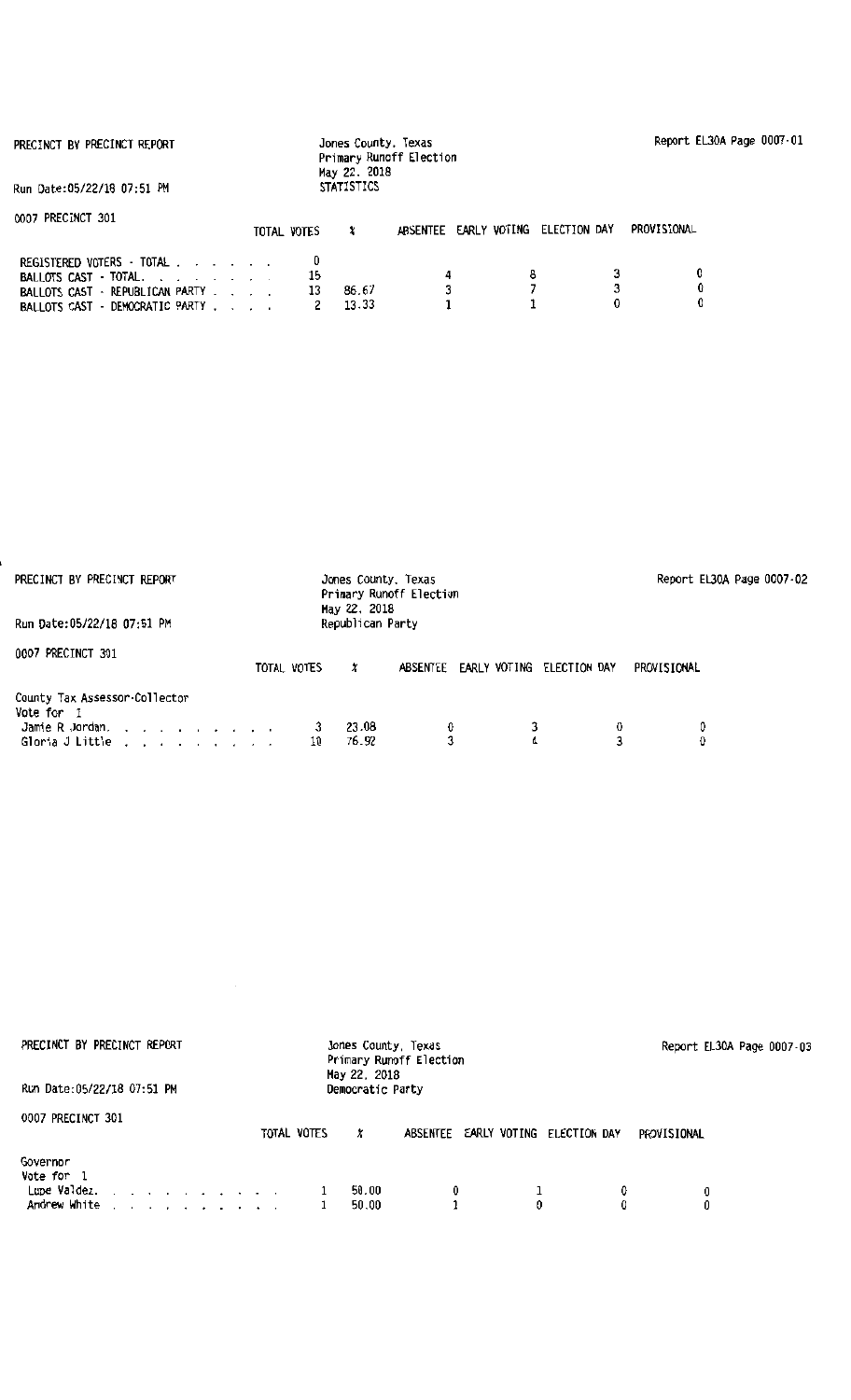| PRECINCT BY PRECINCT REPORT                                                                                              |             | Jones County, Texas<br>May 22, 2018<br><b>STATISTICS</b> | Primary Runoff Election |                                    |   | Report EL30A Page 0008-01 |  |
|--------------------------------------------------------------------------------------------------------------------------|-------------|----------------------------------------------------------|-------------------------|------------------------------------|---|---------------------------|--|
| Run Date: 05/22/18 07:51 PM                                                                                              |             |                                                          |                         |                                    |   |                           |  |
| 0008 PRECINCT 302                                                                                                        | TOTAL VOTES | x                                                        |                         | ABSENTEE EARLY VOTING ELECTION DAY |   | PROVISIONAL               |  |
| REGISTERED VOTERS · TOTAL<br>BALLOTS CAST - TOTAL.<br>BALLOTS CAST - REPUBLICAN PARTY<br>BALLOTS CAST - DEMOCRATIC PARTY | 16<br>15    | 93.75<br>6.25                                            | 15<br>14                | 0<br>0                             | 0 | 0<br>0<br>0               |  |

| PRECINCT BY PRECINCT REPORT                                    | Jones County, Texas<br>May 22, 2018 | Primary Runoff Election                  | Report EL30A Page 0008-02 |  |
|----------------------------------------------------------------|-------------------------------------|------------------------------------------|---------------------------|--|
| Run Date:05/22/18 07:51 PM                                     | Republican Party                    |                                          |                           |  |
| 0008 PRECINCT 302                                              | TOTAL VOTES<br>x                    | ABSENTEE<br>EARLY VOTING<br>ELECTION DAY | PROVISIONAL               |  |
| County Tax Assessor-Collector<br>Vote for 1<br>Jamie R Jordan. | 53.33                               | 8                                        | Û<br>0                    |  |
| Gloria J Little                                                | 46.67                               | 6                                        | 0                         |  |

| PRECINCT BY PRECINCT REPORT<br>Run Date:05/22/18 07:51 PM                                                                         | Report EL30A Page 0008-03                                 |             |
|-----------------------------------------------------------------------------------------------------------------------------------|-----------------------------------------------------------|-------------|
| 0008 PRECINCT 302                                                                                                                 | ELECTION DAY<br>ABSENTEE EARLY VOTING<br>TOTAL VOTES<br>x | PROVISIONAL |
| Governor<br>Vote for 1<br>Lupe Valdez. $\ldots$ $\ldots$ $\ldots$ $\ldots$<br>the contract of the contract of the<br>Andrew White | 0<br>0<br>0<br>0<br>100.00                                | 0           |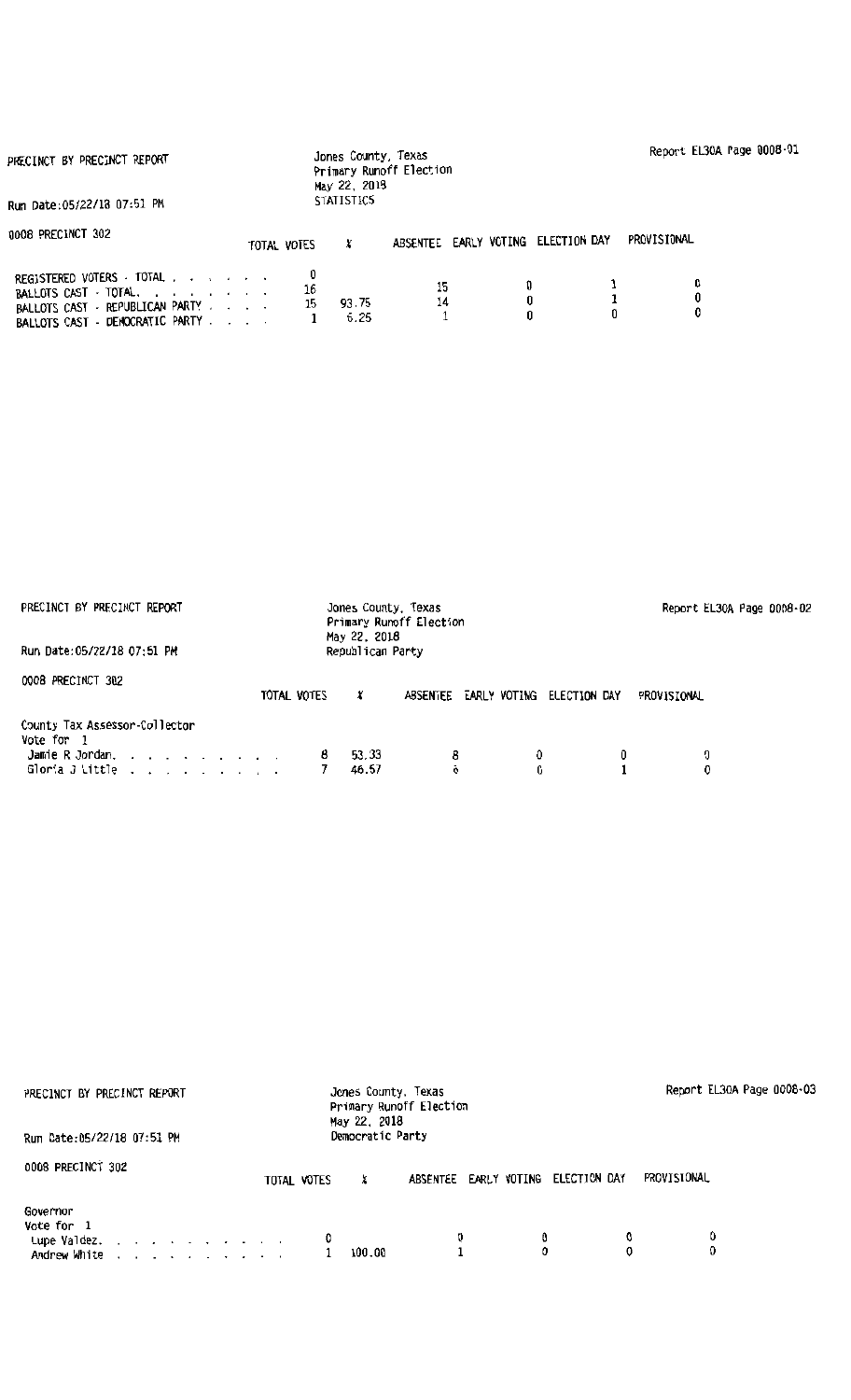|  |  | PRECINCT BY PRECINCT REPORT |  |
|--|--|-----------------------------|--|
|--|--|-----------------------------|--|

BALLOTS CAST · DEMOCRATIC PARTY .

| PRECINCT BY PRECINCT REPORT                                                           |             | Jones County, Texas               | Primary Runoff Election |                                    |             | Report EL30A Page 0009-01 |  |
|---------------------------------------------------------------------------------------|-------------|-----------------------------------|-------------------------|------------------------------------|-------------|---------------------------|--|
| Run Date:05/22/18 07:51 PM                                                            |             | May 22, 2018<br><b>STATISTICS</b> |                         |                                    |             |                           |  |
| 0009 PRECINCT 303                                                                     | TOTAL VOTES |                                   |                         | ABSENTEE EARLY VOTING ELECTION DAY | PROVISIONAL |                           |  |
| REGISTERED VOTERS · TOTAL<br>BALLOTS CAST - TOTAL.<br>BALLOTS CAST - REPUBLICAN PARTY | 43<br>35    | 81.40<br>$\overline{a}$           | 12<br>n                 | 24<br>19<br>Λ.                     |             | 0<br>Λ                    |  |

81.40 9 18.60 3

7 19 0 0 5 0

35 8

| PRECINCT BY PRECINCT REPORT                                                       |             | Jones County, Texas<br>Primary Runoff Election<br>May 22, 2018 |                 |                              |         | Report EL30A Page 0009-02 |
|-----------------------------------------------------------------------------------|-------------|----------------------------------------------------------------|-----------------|------------------------------|---------|---------------------------|
| Run Date: 05/22/18 07:51 PM                                                       |             | Republican Party                                               |                 |                              |         |                           |
| 0009 PRECINCT 303                                                                 | TOTAL VOTES | x                                                              | <b>ABSENTEE</b> | EARLY VOTING<br>ELECTION DAY |         | PROVISIONAL               |
| County Tax Assessor-Collector<br>Vote for 1<br>Jamie R Jordan.<br>Gloria J Little | 17<br>18    | 48.57<br>51.43                                                 | 6               | 4<br>3                       | 10<br>9 | 0<br>0                    |

| PRECINCT BY PRECINCT REPORT<br>Run Date:05/22/18 07:51 PM                                                                     | Jones County, Texas<br>Primary Runoff Election<br>May 22, 2018<br>Democratic Party | Report EL30A Page 0009-03 |
|-------------------------------------------------------------------------------------------------------------------------------|------------------------------------------------------------------------------------|---------------------------|
| 0009 PRECINCT 303                                                                                                             | TOTAL VOTES<br>ABSENTEE EARLY VOTING<br>ELECTION DAY<br>x                          | PROVISIONAL               |
| Governor<br>Vote for 1<br>Lupe Valdez. $\ldots$ $\ldots$ $\ldots$ $\ldots$<br>and a series of the contract of<br>Andrew White | 2<br>0<br>37.50<br>0<br>62.50<br>5.                                                | 0<br>4                    |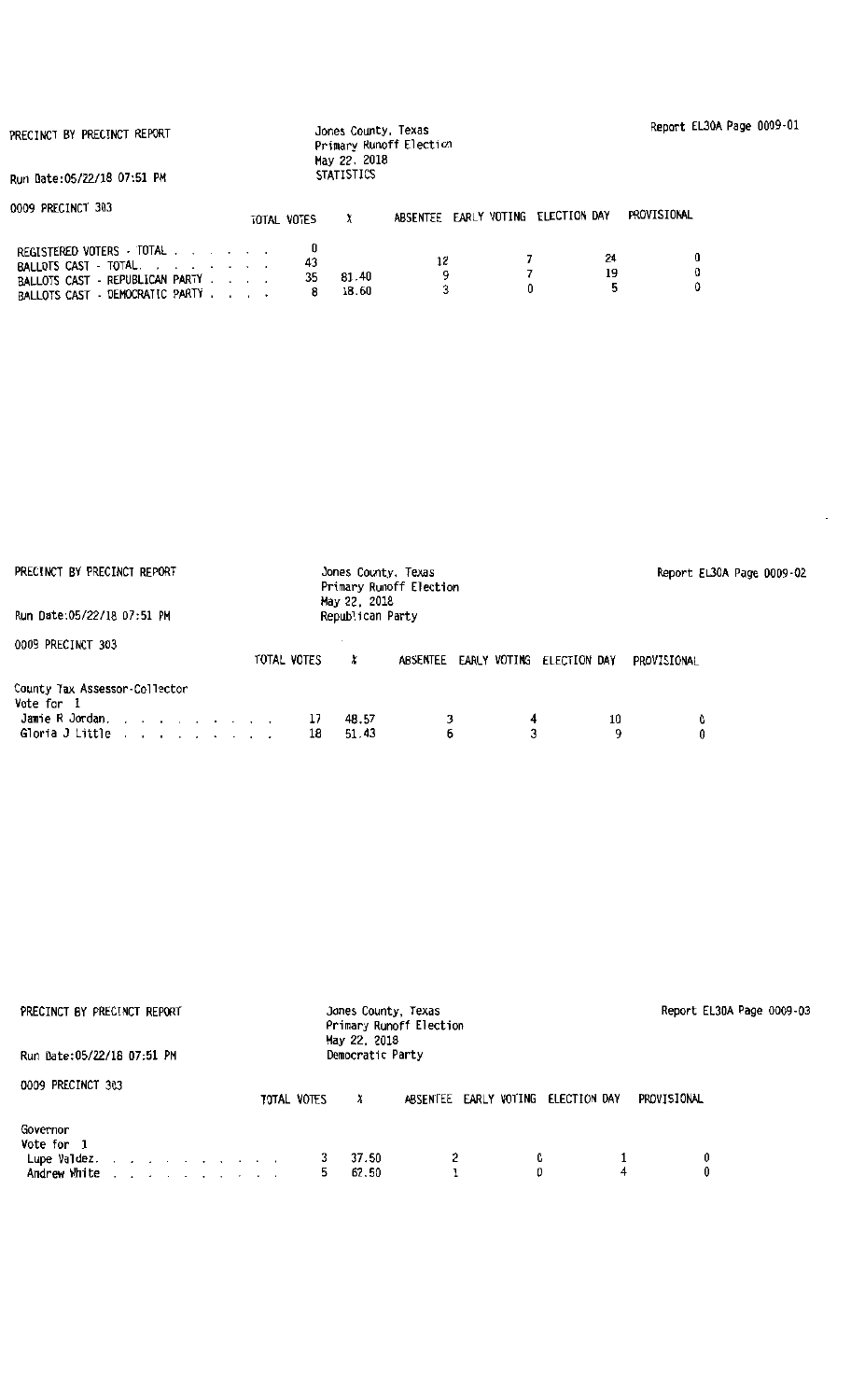| PRECINCT BY PRECINCT REPORT                                                                                                            |               | Jones County, Texas<br>Primary Runoff Election<br>May 22, 2018 |          | Report EL30A Page 0010-01 |              |             |  |
|----------------------------------------------------------------------------------------------------------------------------------------|---------------|----------------------------------------------------------------|----------|---------------------------|--------------|-------------|--|
| Run Date:05/22/18 07:51 PM                                                                                                             |               | <b>STATISTICS</b>                                              |          |                           |              |             |  |
| 0010 PRECINCT 401                                                                                                                      | TOTAL VOTES   | x                                                              | ABSENTEE | EARLY VOTING              | ELECTION DAY | PROVISIONAL |  |
| REGISTERED VOTERS - TOTAL<br>BALLOTS CAST - TOTAL, , , , , , , ,<br>BALLOTS CAST - REPUBLICAN PARTY<br>BALLOTS CAST - DEMOCRATIC PARTY | 51<br>47<br>4 | 92.16<br>7.84                                                  | 27<br>24 | 9<br>9                    | 15<br>14     | 0<br>0.     |  |

| PRECINCT BY PRECINCT REPORT                                                                                      |                            | Report EL30A Page 0010-02 |                             |        |
|------------------------------------------------------------------------------------------------------------------|----------------------------|---------------------------|-----------------------------|--------|
| Run Date: 05/22/18 07:51 PM                                                                                      | Republican Party           |                           |                             |        |
| 0010 PRECINCT 401                                                                                                | TOTAL VOTES<br>x           | EARLY VOTING<br>ABSENTEE  | PROVISIONAL<br>ELECTION DAY |        |
| County Tax Assessor-Collector<br>Vote for 1<br>Jamie R Jordan.<br>Gloria J Little $\ldots$ , $\ldots$ , $\ldots$ | 31.91<br>15<br>68.09<br>32 | 15                        | 6<br>0<br>14                | 0<br>0 |

| PRECINCT BY PRECINCT REPORT<br>Run Date: 05/22/18 07:51 PM                                                                                                                                                                                                                               | Report EL30A Page 0010-03                                 |             |
|------------------------------------------------------------------------------------------------------------------------------------------------------------------------------------------------------------------------------------------------------------------------------------------|-----------------------------------------------------------|-------------|
| 0010 PRECINCT 401                                                                                                                                                                                                                                                                        | ELECTION DAY<br>ABSENTEE EARLY VOTING<br>TOTAL VOTES<br>x | PROVISIONAL |
| Governor<br>Vote for 1<br>Lupe Valdez.<br>Andrew White<br>the contract of the contract of the second second the second second second the second second second second second second second second second second second second second second second second second second second second sec | 0<br>2<br>50.00<br>0<br>50.00                             | 0           |